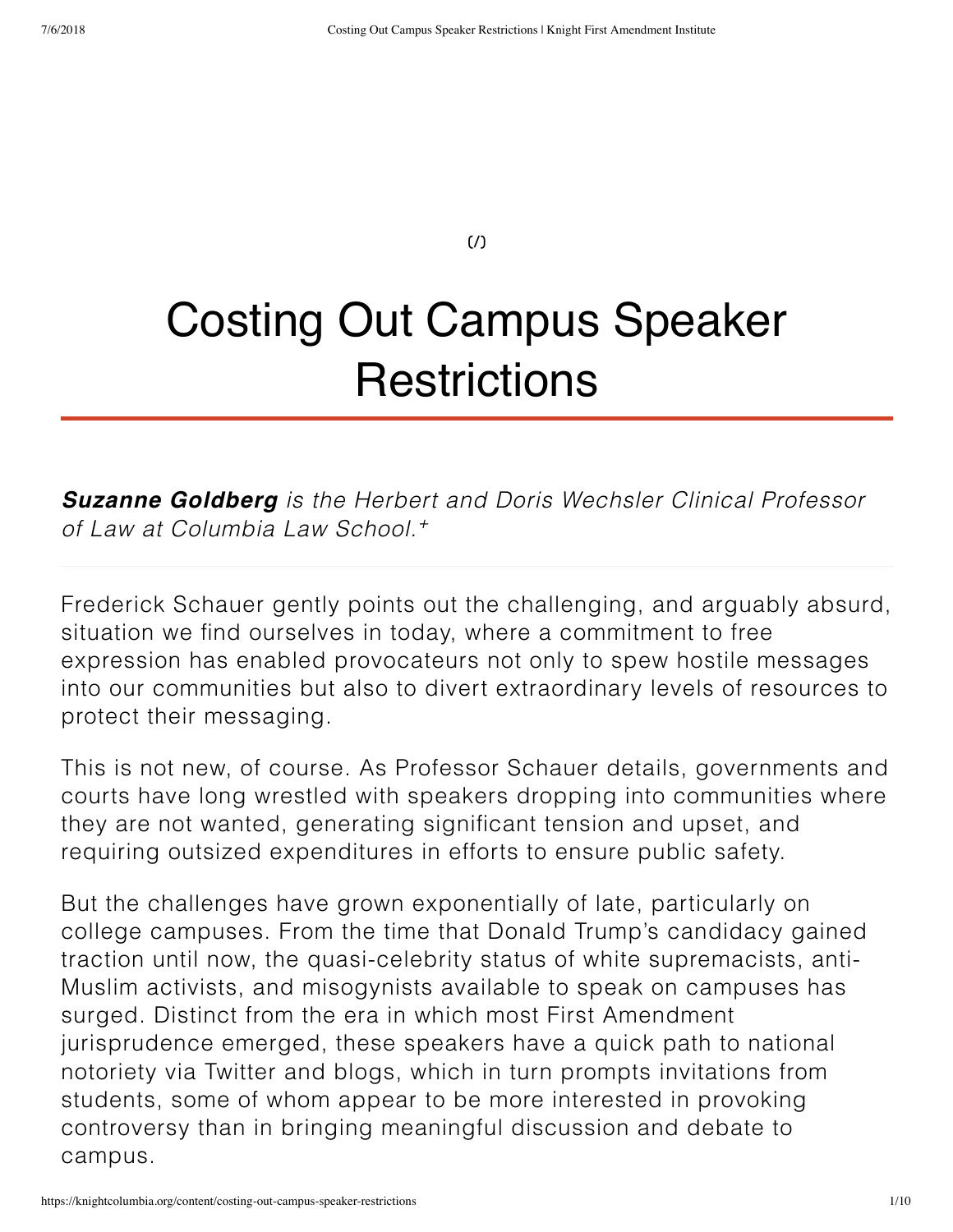<span id="page-1-0"></span>Although the psychological costs these speakers impose may be difficult to measure, $^{\text{1}}$  $^{\text{1}}$  $^{\text{1}}$  the financial costs are increasingly clear—and increasingly high in an era when firearms are widely available and open carry is claimed, by some, as an expressive act. Even on campuses and in cities that forbid firearms at protests, the costs associated with safety management along with the attention required by dozens and sometimes hundreds of staff are beyond substantial, as Schauer points out.<sup>[2](#page-5-1)</sup>

<span id="page-1-1"></span>So we might read Schauer's paper as requiring that, at a minimum, we engage in the thought experiment of what restrictions on speakers on college campuses might look like. Few if any colleges and universities would claim to have an overabundance of resources, and most or all have substantial needs to hire essential faculty, enhance student services and supports, and maintain their infrastructure. While every dollar spent is arguably an investment in the First Amendment, it is also a diversion of funds from these other uses. Further still, as Schauer observes, the diversion is often away from resources that might benefit the very groups the speaker derides.

<span id="page-1-2"></span>In fact, there are certainly schools that simply lack the funds to protect yet another vituperative speaker. What then? The remainder of this comment will pick up where Schauer leaves off and explore, preliminarily and tentatively, several options. To be clear, I do not offer or endorse any of these as a policy recommendation. $^3$  $^3$  Each option presents serious difficulties, as I note below. Each may also be, in some respects, in tension with modern First Amendment jurisprudence and the free expression commitments made by many higher education institutions to which the First Amendment does not apply. And yet, as Schauer suggests, we may do ourselves a disservice if we do not take this conversation some steps further. These ideas are intended as a prompt for such conversation. [4](#page-6-1)

<span id="page-1-3"></span>**Since** cost is the impetus for reconsidering an all-speakers approach, I offer here three cost-based approaches a college or university might consider when it believes it lacks the resources to manage a contentious situation safely. Each reflects a distinct understanding of how to ascertain the costs that may be imposed by a hostile speaker. Before turning to them, it bears noting Schauer's observation that a public institution could not likely bar a speaker based on expected cost or other concerns unless it had a viewpoint- and content-neutral standard in place. Consequently,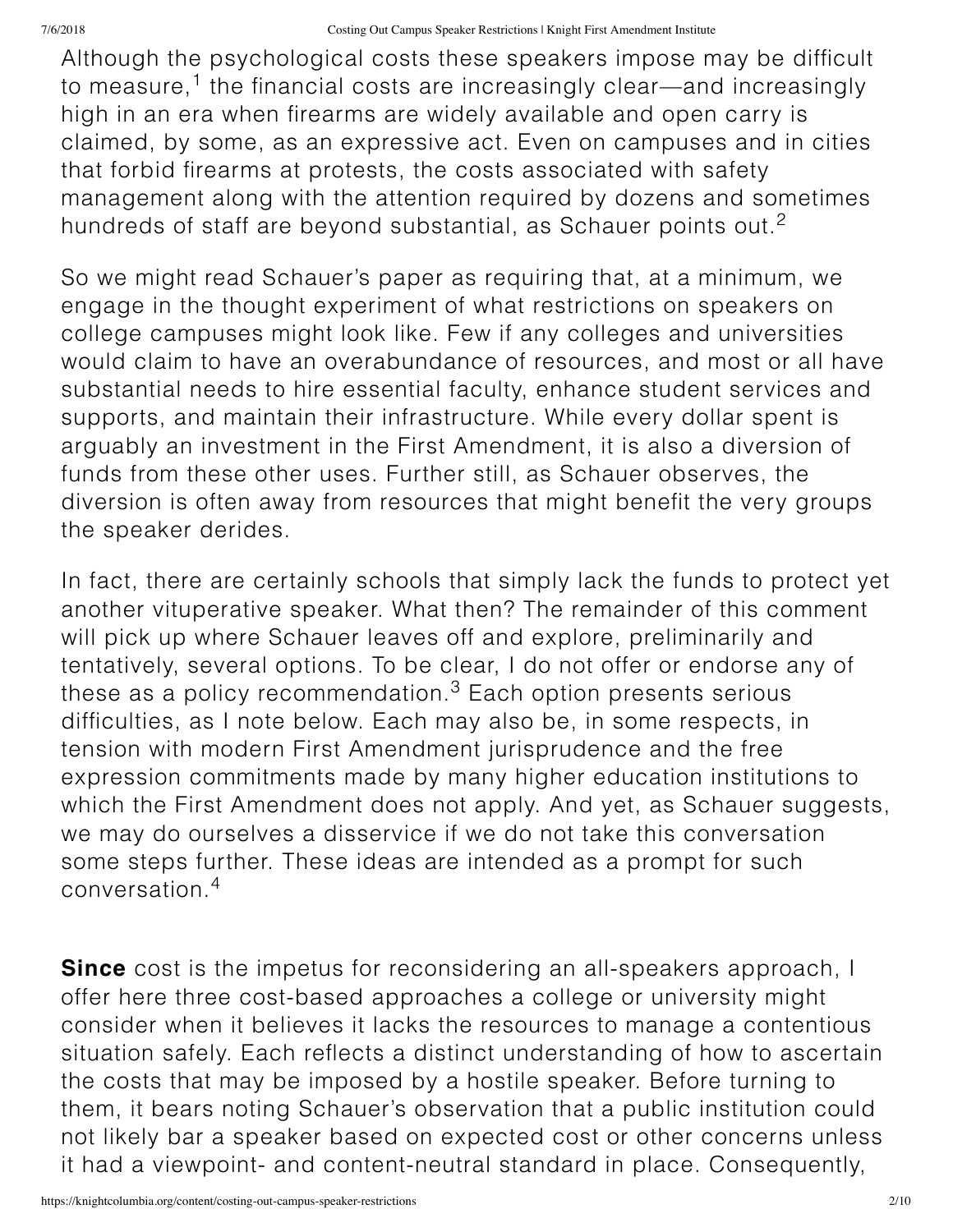these approaches may be more directly relevant to private institutions, though in the spirit of this thought experiment, they might be worthy of reflection more broadly.

First is an approach that looks to past events to predict future costs. Here, a school might exclude speakers whose recent events have been accompanied by violence or severe disruption or perhaps by protests that are large, vigorous, and non-violent.

Second is an approach that seeks to predict event-management costs based on the risks posed by a speaker's message. Here the focus on would be on the extent to which a speaker's usual message encourages violence and harassment either generally or toward specific groups within the community, even though the message has not previously prompted violence or large, unruly protests.

Third is an approach that focuses on costs *over time* from messages that community members experience as threatening, not necessarily of imminent violence but of longer-term harm. More particularly, this approach would potentially exclude speakers who are known to express derogatory messages that leave certain community members feeling threatened and exposed to increased risk as a result.

<span id="page-2-0"></span>**One** might argue that the first approach is the most rational and feasible cost-management measure in that it relies on past experience to predict the extent of institutional resources required to ensure safety at an upcoming event. $^5$  $^5$  But as discussed below, this approach fails to distinguish between the costs associated with securing a campus for selfpromoting provocateurs and for speakers—particularly those in government—who have drawn conflict because of their political positions or acts.

Alternately, one might also argue that the second approach—taking account of a speaker's encouragement of violence, either generally or toward specific groups—is actually more relevant to assessing costs than protests in the past. Here, the institution would be on notice that the speaker could be expected to encourage conduct, either by supporters or protesters, that would prove to be unmanageable. On this view, the institution could not responsibly let an event occur without devoting resources for protection against that possible violence. Recent battles in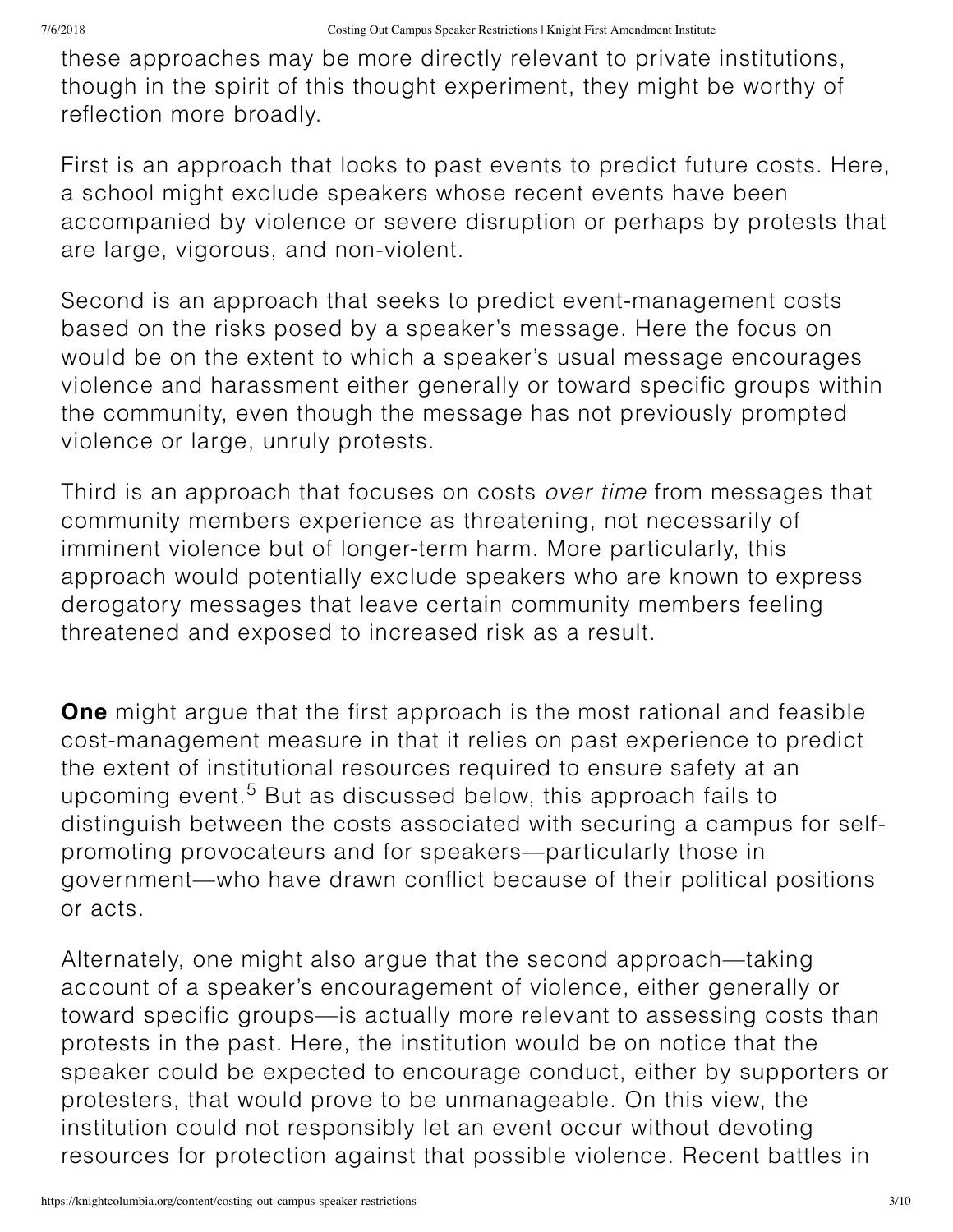Charlottesville and Berkeley might be illustrative in that, even without past events as predictors, violent messages contributed to an environment that arguably abetted the violence that subsequently occurred.

Yet it might be even more sensible, arguably, to take seriously the third approach: exclusion of speakers whose messages are perceived by students and others as threatening. Here the argument is that these threats will have an enduring—and costly—effect on the campus community with respect to future physical safety risks and increased need for resources to support community members' sense of well-being, which in turn contributes to academic and workplace success.

<span id="page-3-0"></span>In short, cost predictions do not provide much in the way of definitive guidance for schools trying to identify principles by which they might exclude certain provocative speakers from campus.<sup>[6](#page-6-3)</sup> Each approach discussed above rests on a theoretically sound rationale: relying on the past to predict the future; linking messaging to outcomes; and recognizing the diffusion of harms as a consequence of targeted hostile messages. Yet because the different approaches focus on a distinct aspect of the relationship between a speaker's message and audience, each is also likely to identify different speakers for exclusion. Citing "cost," in other words, does not itself answer the question how a school might approach this task.

**Perhaps** another layer of analysis will help. One might consider which of these approaches would be "least harmful" to the underlying goals of the First Amendment's expressive freedom protections.

Taking Schauer's view first, the question could be framed as whether any of the cost-focused approaches better protects speech that enables the search for truth or engagement in democratic decisionmaking. Unfortunately, this does not seem to provide much guidance as applied. It is possible, at least in theory, that messages arousing passionate protests, encouraging certain forms of violence, or expressing ideas that leave some listeners feeling threatened are consistent with truth-seeking and reasoned deliberation.

The self-expression arguments for free speech, of which Schauer is skeptical, also do not provide much assistance in determining which speakers to exclude. Perhaps this assessment would lead to the adoption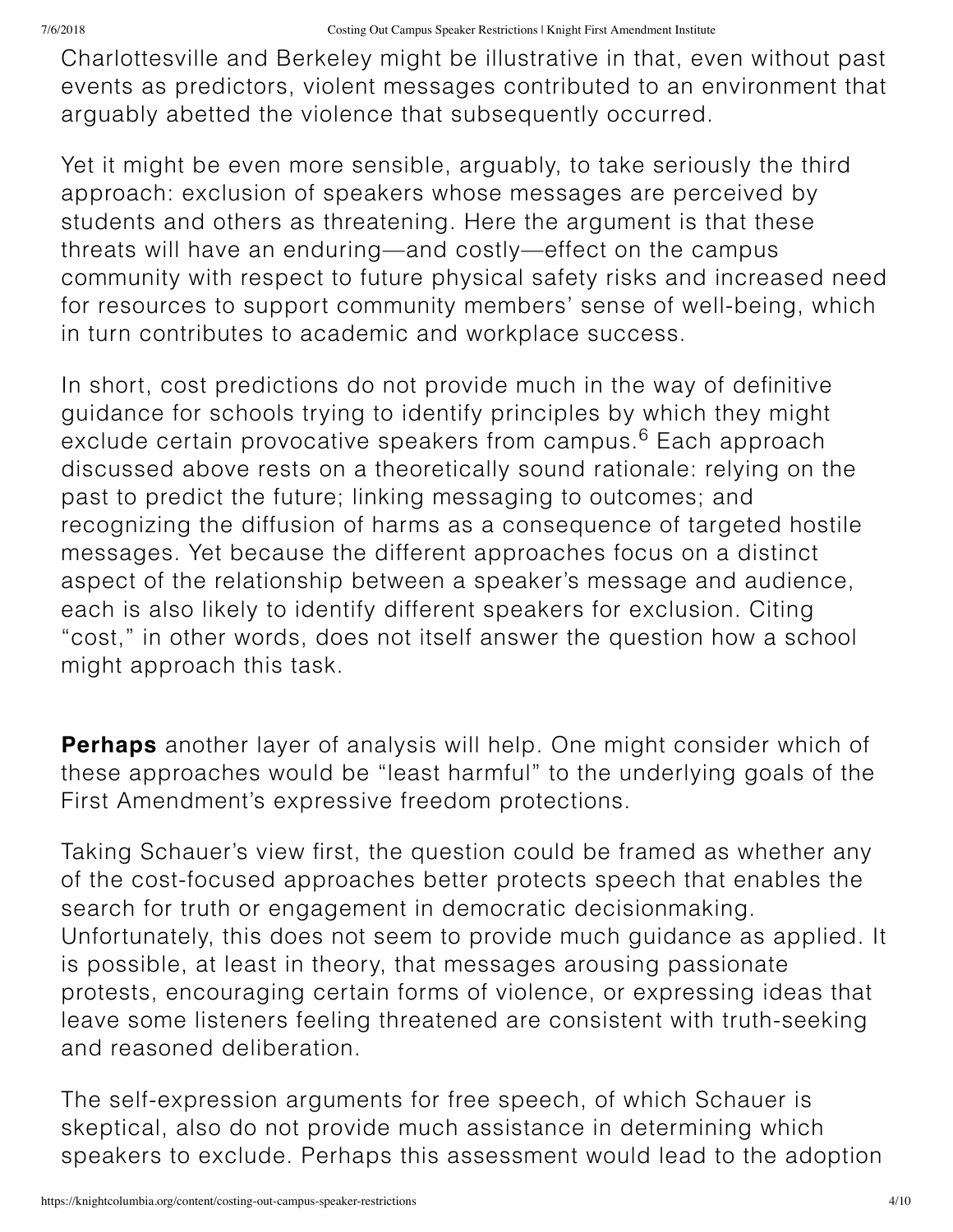of whichever rule would restrict the fewest speakers. But it would be unduly simplistic to assume that more speakers necessarily means more self-expression, both because speakers might engage in self-expression to differing extents and because the commentary of some speakers might disproportionately stifle self-expression of others in the community.

Of course, each approach must also contend with the more conventional arguments against restrictions on speech—including that the line-drawing necessary to decide which threat levels are unacceptable raises serious risks that unpopular speech, including the speech of vulnerable minorities, will be swept into these restrictions. Put another way, messages that one group perceives as stirring up hatred may be experienced by another as a necessary articulation of basic truths or rights.<sup>[7](#page-6-4)</sup> At institutions that value academic freedom, these risks are likely to be particularly troubling.

<span id="page-4-0"></span>**But** recall that our thought experiment assumes the institution is truly unable to afford security and must explicitly or effectively disallow some speakers—so that the question is not whether but how to make such determinations.

In this situation, it may be that the least imperfect from among imperfect choices is to create a two-step process. The first step would be to make all reasonable efforts to predict costs, perhaps based on some combination of the approaches set out above or others that might do better work. Among these approaches, the third—which involves assessing the increased sense of community members' vulnerability and related costs of addressing the effects that can be attributed to the speaker—may be most popular with those on campus who object to the harm flowing from certain types of hostile or offensive messages. But it will almost certainly also be the most difficult to measure effectively. $^8$  $^8$ 

<span id="page-4-1"></span>Yet even if each of these approaches could produce a reliable number, cost prediction is too blunt an instrument on its own. It misses the difference between speakers who are primarily hostile provocateurs and speakers whose messages advance discussion and debate in the educational environment, even if their ideas are deeply unpopular.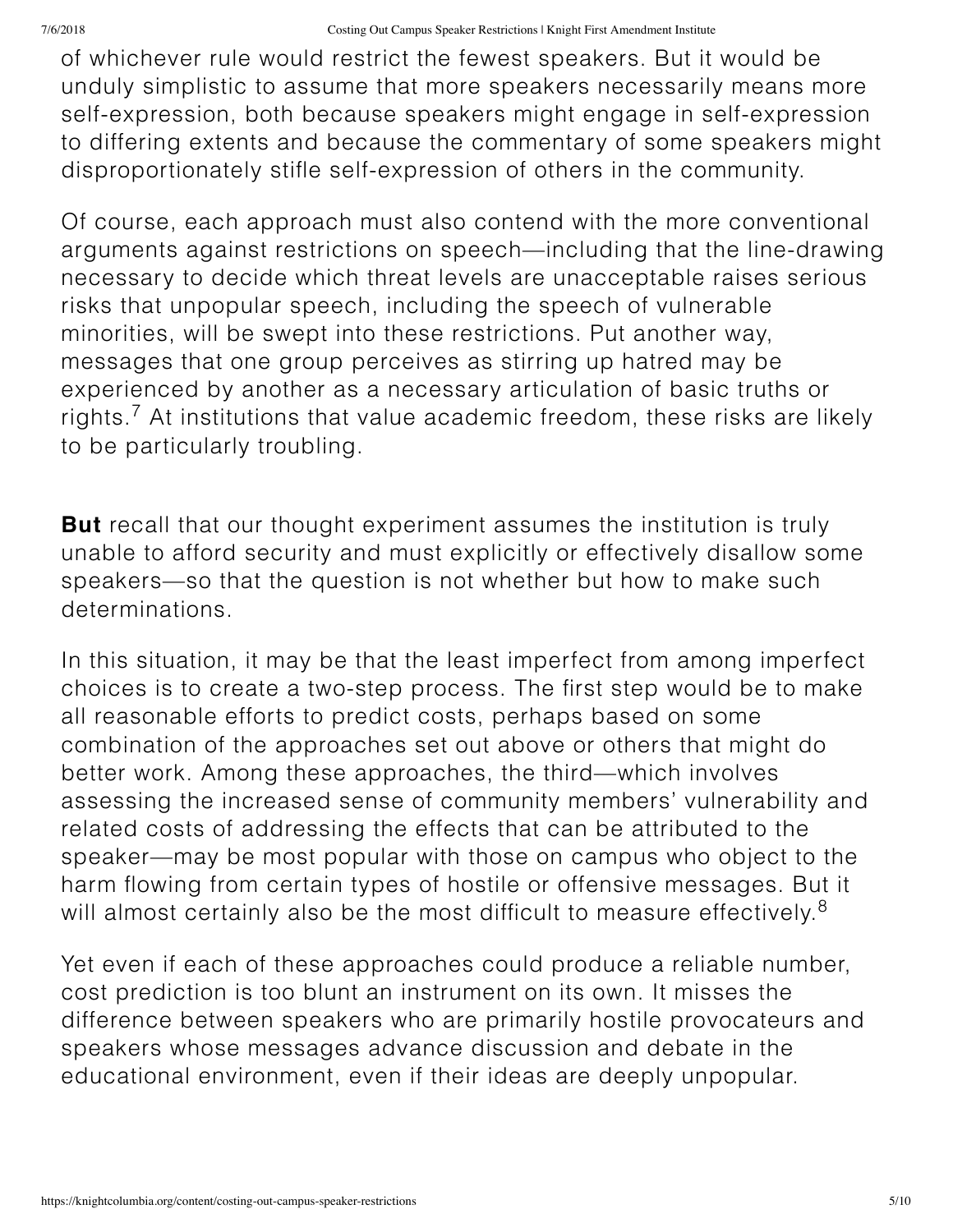For this reason, an additional step would be needed as a check against overzealous or non-nuanced cost assessment that elides important academic values. This second step would ask, in essence, whether the proposed speaker contributes, undermines, or is neutral vis-à-vis the school's commitments to teaching, research, service, or any other core aims. We might think of this as a "mission screen."<sup>[9](#page-7-1)</sup> This, too, is clearly subject to the content-based value judgments that First Amendment jurisprudence generally abhors.

<span id="page-5-4"></span><span id="page-5-3"></span><span id="page-5-2"></span>Yet, if a proposed speaker will require security or generate other expenses that outstrip the institution's capacity *and* could reasonably be viewed as undermining the school's capacity to fulfill its mission based on the speaker's recent expression,<sup>[10](#page-7-2)</sup> then imposing the restriction may be the best approach in an admittedly challenging environment.<sup>[11](#page-7-3)</sup> One might even go further and ask whether such dire economic straits should be required or desirable before an institution conducts an analysis along these lines. But that, along with a full assessment of the costs and risks associated with any such restriction, is best left for another day, with thanks again to Fred Schauer for prompting an important and, indeed, invaluable conversation.

This comment, at the invitation of the Knight First Amendment Institute, + explores ideas in my personal capacity only. It does not express views for or on behalf of Columbia University, nor does it address or interpret the University's policies regarding speakers on campus.

<span id="page-5-0"></span> $1$  For discussion of efforts to measure the effects of hostile speech on individuals and communities in the context of the Nazis' 1977 plan to march in Skokie, Illinois, see, for example, Donald A. Downs, *Nazis in Skokie: Freedom, Community, and the First Amendment* (1985) (analyzing interviews of and data regarding Holocaust survivors in Skokie). For discussion of studies showing negative physical effects of verbal abuse and other similar adversity, see Lisa Feldman Barrett, *When Is Speech Violence?*, N.Y. Times (July 14, 2017),

<span id="page-5-1"></span>https://www.nytimes.com/2017/07/14/opinion/sunday/when-is-speechviolence.html (citing studies showing negative physical effects of verbal abuse and other similar adversity). *But cf.* Philippa Strum, *When the Nazis Came to Skokie: Freedom for the Speech We Hate* 147-48 (1999) (arguing that Skokie residents benefited from challenging the attempted march).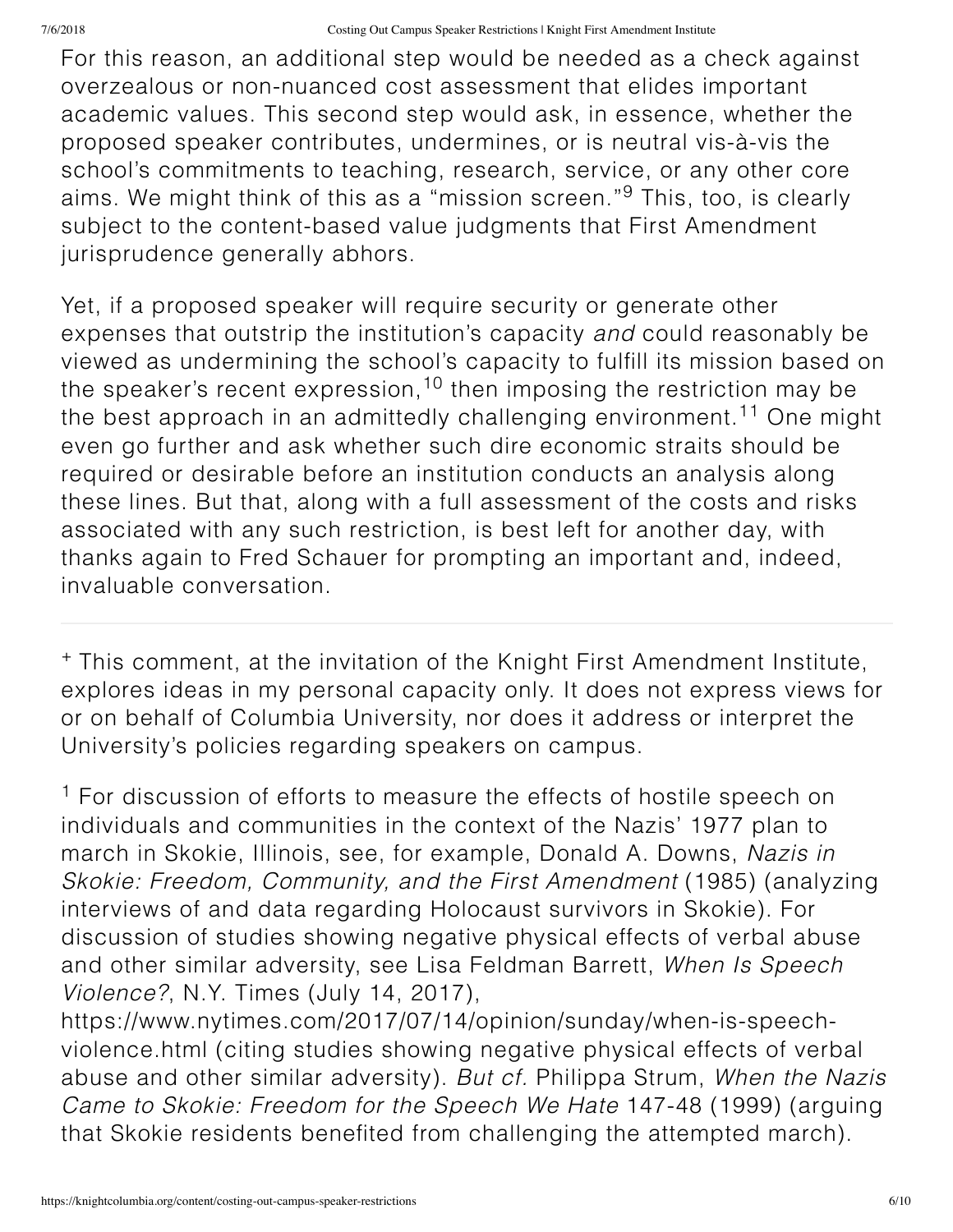$2$  Schauer cites the University of California at Berkeley's expenditure of roughly \$2 million for three speeches. The University of Florida similarly indicated, in a Q&A published prior to a white nationalist speaking on its campus, that "[m]ore than \$500,000 will be spent by UF and other agencies to enhance security on our campus and in the city of Gainesville for this event." Q&A for Richard Spencer 10/19 Event, University of Florida, https://freespeech.ufl.edu/qa-for-1019-event (last visited Oct. 30, 2017).

<span id="page-6-0"></span> $3$  I also want to be clear, again, that I offer these thoughts in my personal capacity and not in connection with any aspect of Columbia University's policies.

<span id="page-6-1"></span><sup>[4](#page-1-3)</sup> Many have already written thoughtfully and extensively about this challenge, primarily in the context of hate speech. *See, e.g.,* Richard Delgado and Jean Stefancic, *Four Ironies of Campus Climate*, 101 Minn. L. Rev. 1919, 1922 (2017) ("[M]any campus administrators are committed to the goal of educating students for roles in a multicultural and multiracial world, and if the campus is cold or hostile, this goal will be difficult to achieve." (citations omitted)); Charles R. Lawrence III, *If He Hollers Let Him Go: Regulating Racist Speech on Campus*, 1990 Duke L.J. 431, 435- 36, 458-61, 472-76 (describing the negative effects of hostile speech on students from marginalized social groups); Mari J. Matsuda, *Public Response to Racist Speech: Considering the Victim's Story*, 87 Mich. L. Rev. 2320, 2321-23, 2336-41, 2370-73, 2375-78 (1989) (same). I offer these ideas with their work in mind and with apologies upfront that, because of time and space constraints, it is not possible to engage this body of scholarship sufficiently here.

<span id="page-6-2"></span> $^5$  $^5$  Even this approach, though, may not sufficiently take account of a multiplier effect on the risk of violence resulting from the combination of actual previous incidents (for example, the violence in Berkeley or Charlottesville) and the amplification of competing views about the permissibility of that violence.

<span id="page-6-4"></span><span id="page-6-3"></span> $^6$  $^6$  For all three approaches, there is also the basic risk of overinclusiveness in that speakers cannot be counted on always to deliver the same message. As a result, under each of these approaches, some speakers would potentially be barred even from delivering a non-hostile or non-provocative message.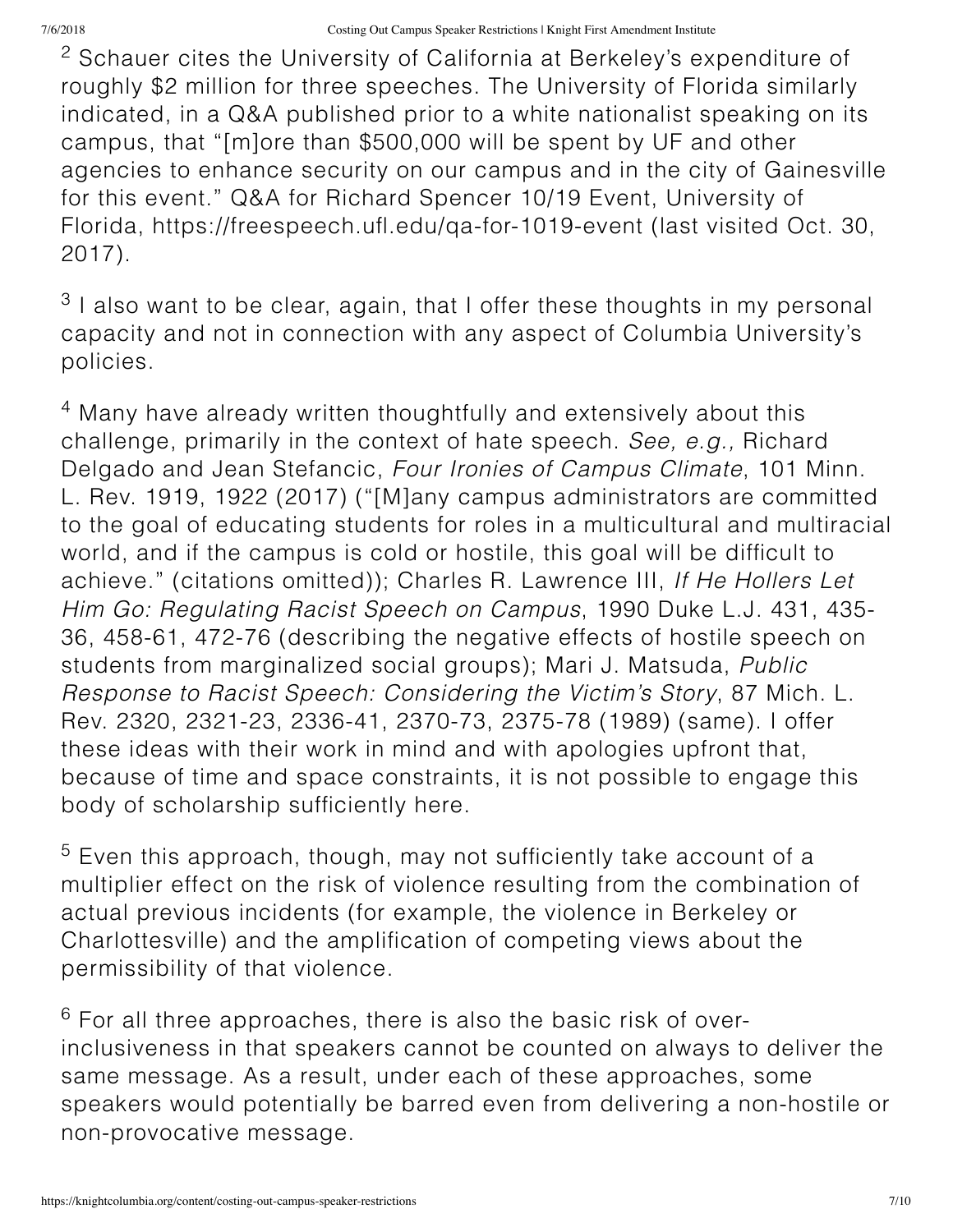$7$  For thoughtful arguments and legislative models that seek to distinguish "hate speech" from other forms of speech, see generally Jeremy Waldron, *The Harm in Hate Speech* (2012) (arguing that Americans should give greater consideration to the harm caused by hate speech).

<span id="page-7-0"></span> $8$  At the most basic level, evaluators would have to identify the extent to which the speaker's message might elevate individuals' sense of being threatened and the marginal cost of increased services to respond to that sense of threat. Among the difficulties here: measuring the sense of threat, evaluating the causal link between a speaker's message and an individual's sense of vulnerability, and concretizing the degree to which expanded services would provide redress. The assessment of security costs at or near the time of an event, as required by the other options, involves many fewer variables, though it may also be less effective in capturing an event's long-term costs. Indeed, another potential but nearly impossible-to-predict cost of contentious speakers is to an institution's ability to recruit and retain students and employees.

<span id="page-7-1"></span> $^9$  $^9$  Robert Post offers a related observation in a recent commentary. Robert C. Post, *There Is No 1st Amendment Right to Speak on a College Campus*, Vox (Oct. 25, 2017), https://www.vox.com/the-bigidea/2017/10/25/16526442/first-amendment-college-campuses-milospencer-protests (arguing that universities "can support student-invited speakers *only* because it serves university purposes to do so. And these purposes must involve the purpose of education.").

<span id="page-7-2"></span> $10$  Here I would suggest that reasonableness could be gauged by some combination of the institution's administrative and faculty leadership, as these are individuals engaged daily and over the long term in efforts to carry out the mission. For this reason, legislators, trustees, and students are, I would argue, less well positioned to make this assessment in the context at hand.

<span id="page-7-3"></span> $11$  In another essay, I address the interests schools might have and the steps schools might take to address costs to community members' wellbeing where excluding hostile speakers is not a meaningful option. *See* Suzanne B. Goldberg, *Free Expression on Campus: Mitigating the Costs of "Dangerous" Speech*, 41 Harv. J.L. & Pub. Pol'y (forthcoming 2018).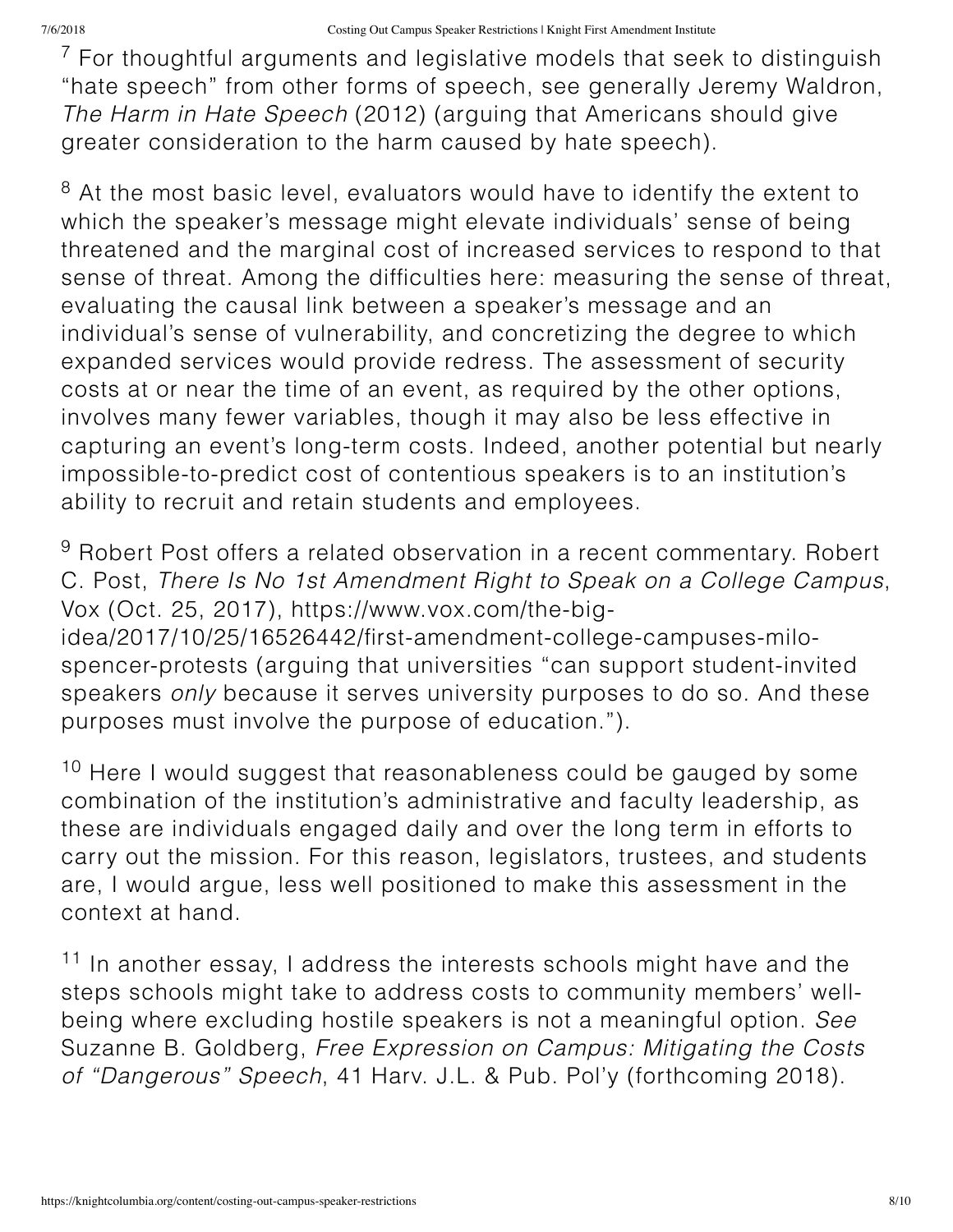

The *Emerging Threats* [\(https://knightcolumbia.org/emergingthreats\)](https://knightcolumbia.org/emergingthreats) series invites leading thinkers to identify and grapple with newly arising or intensifying structural threats to the system of free expression.

### Frederick Schauer

The Hostile Audience Revisited [\(https://knightcolumbia.org/content/hostile-audience](https://knightcolumbia.org/content/hostile-audience-revisited)revisited)

#### Responses

Unsafe Spaces [\(https://knightcolumbia.org/content/unsafe-spaces\)](https://knightcolumbia.org/content/unsafe-spaces) | Jelani Cobb

Heading Off the Hostile Audience [\(https://knightcolumbia.org/content/heading-hostile-audience\)](https://knightcolumbia.org/content/heading-hostile-audience) | Mark Edmundson

Costing Out Campus Speaker Restrictions | Suzanne B. Goldberg

Policing Hostile Audiences [\(https://knightcolumbia.org/content/policing-hostile-audiences\)](https://knightcolumbia.org/content/policing-hostile-audiences) | Rachel A. Harmon

## C[O](https://knightcolumbia.org/content/contact)NTACT (/CONTENT/CONTACT)